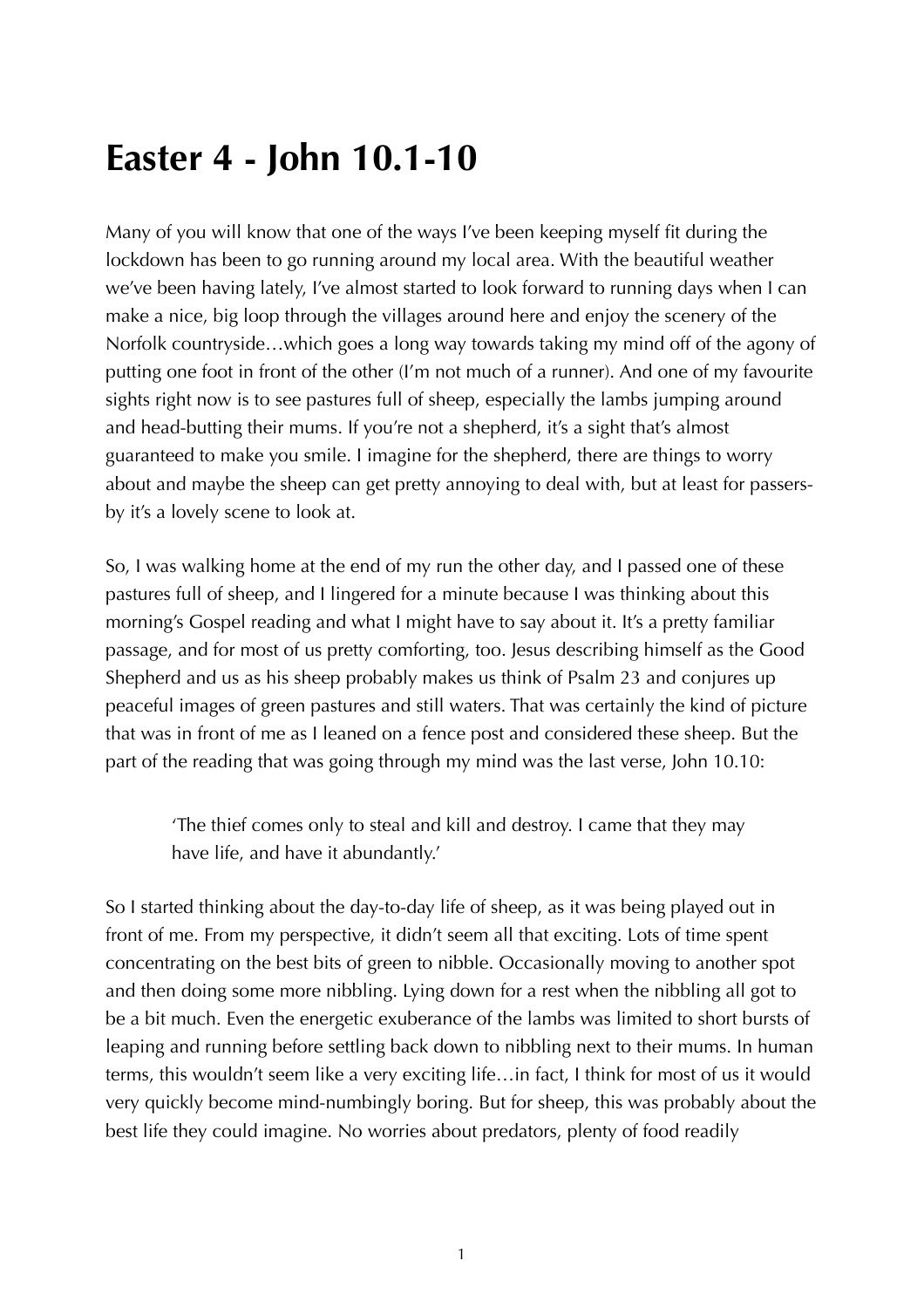available, mild weather…it doesn't get much better. From their point of view, this isn't just living, this is living abundantly.

And Jesus said his whole purpose was not just so that we can live, but so that we can live abundantly. But what exactly does that mean? What is 'abundance' in life, not for sheep but for human beings? Does it mean having a lot of things, accumulating stuff in abundance? Doubtful, since Jesus himself didn't seem particularly interested in doing so. Maybe it's getting out there, having lots of adventures, travelling the world and living by the motto *Carpe Diem*. Well, I'd be the first to say that, if we are able, getting outside of ourselves and trying new things and meeting new people isn't really a bad thing, but where does that leave those who are less able to do so…those who are restricted by physical or economic or social circumstances…does that mean their life can't possibly be as full as that of the globe-trotter? Maybe abundance in life is about not wasting a single minute…filling up our days with business and productivity, achieving as much as we possibly can in our limited time here. More often than not, I think that feels more like crushing stress than it does abundance.

So what is Jesus talking about when he talks about 'abundance' of life? Well, clearly the whole analogy of the shepherd and his sheep is telling us that it has something to do with staying close to him and following where he leads. And there's something, too, about what voices we listen to. The better we get to know Jesus, the easier it is to recognise his voice and figure out what he's telling us. But that can be really hard sometimes, especially when there are lots of other voices giving their own opinions of who we should be or what we should be doing. So Jesus makes a distinction to help us sort it out: *the thief comes only to steal and kill and destroy*. The destructive voice, the one that steals away our time and our joy and our very selves, is the one we have to be alert to…that's the thief that will take away what God is trying to give us.

So how do we recognise that voice? I think we've all heard the saying that no one on his death bed has ever said, 'I wish I'd spent more time at work.' When it comes down to it, we can all identify what truly matters in our own lives, and that usually centres on relationships and nurturing the talents God has given us. Abundance in life is going to look different for each one of us because relationships and talents are different for each one of us, so first we have to identify these important aspects of our own lives. The destructive voice will then be the one that tries to steal and kill and destroy: stealing our time, strangling our feeling of worth, damaging our relationships. And it can be oh so subtle - hard work can so easily tip over into overworking, self care can so easily tip over into selfishness, self-sacrifice can so easily tip over into self-annihilation. It's a lifetime's